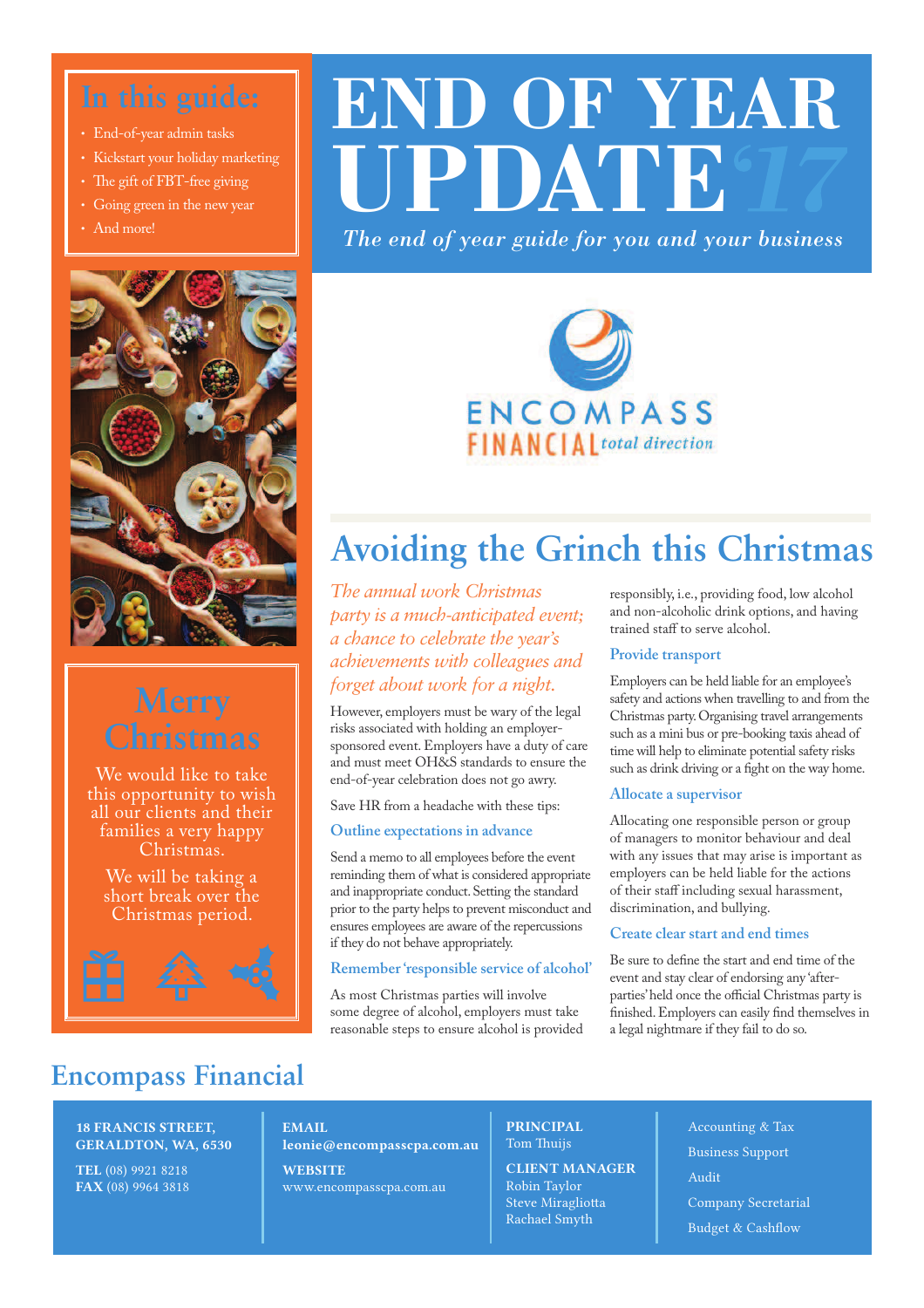### **End-of-year admin tasks**

### *The end of the year is the perfect time to catch up on administration tasks that have fallen to the wayside throughout the year.*

Consider completing the following admin tasks before closing down for the holiday season:

#### **Update employee details and client lists**

If you know of employees planning on resigning over the new year period, it would be wise to ask for the return of any business belongings, such as the company car, uniforms, lift pass and so on. Removing the employee from software including staff email, the payroll system, etc. are also smart things to do to save you doing it in the new year. For employees starting in the new year, make appropriate adjustments so that there are no holdups and everything is set-up for them on their first day.

Make arrangements if you know you will be losing any clients, such as cancelling their direct debit payments and removing them from mailing lists.

#### **Review annual performance**

The end of the year is a perfect time to review

and analyse how successful it has been, in terms of marketing, customer satisfaction, profit margins and so forth. Evaluate the practices that have made you money and that have been successful. Establish how to improve upon these in the new year. Also, cut ties with the practices that have cost you money or haven't made you any.

#### **Set goals for the new year**

Establish the goals you want to accomplish in the new year. Focus on the different aspects of your business you want to improve upon and brainstorm with your team ways to accomplish these goals. Areas you may want to focus on include:

- Improving customer service and satisfaction
- Streamlining office processes such as introducing automation for payroll, rostering, etc.
- Increasing profit margin
- Strategies to reduce spending

#### **Make appropriate payments**

Before the start of the holidays, ensure you have made appropriate payments to employees,



including quarterly super contributions, wages, and any holiday bonuses. It would also be worthwhile to make sure clients are up to date with any payments or bills owing.

#### **Review cyber security**

Before wrapping up for the year, invest time to check your cyber security is up to par. Ensure that all malware and antivirus software is upto-date and renew any software licenses where appropriate. If you are closing down for the holiday season, remove any saved passwords or cached information such as credit card details.

### **Kickstart your holiday marketing**

#### *The festive season often presents a time of increased sales for small businesses.*

Proactively seeking out seasonal opportunities can help to boost not only your sales but your business' customer base.

Here are five ways to kickstart your holiday marketing efforts:

#### **Join force**

Pair up with a similar local business that compliments your business' products and services to provide a combined holiday offer. A holiday partnership can open up opportunities to reach new customers that you might not have come into contact with through your own business. The key is to find the right partner - ideally a non-competing business with similar customers to yours.

#### **Get creative**

The festive season is a great opportunity to show off your creativity. For example, you can create a store window display or decorate your office (if you are service-based), give

clients a customised thank-you gift, provide gift suggestions and so forth. To boost your online profile, you may want to add a holiday banner to your website, develop landing pages for specific products and promotions, and send out a holiday focused email marketing campaign. If the holidays are your slow season, tailor campaigns for the new year instead.

#### **Exhaust your social media**

Social media can boost your business' reach and visibility immensely, so use it to your advantage. Launch a holiday marketing campaign and advertise it heavily on all your social channels. Use your social presence to create a holiday thank you video, post holiday messages, advertise your opening hours and advise of any last-minute cancellations or openings.

#### **Target new customers**

The holiday season is the perfect time to attract new customers and hopefully convert them into long-term, repeat customers. Use sales promotion techniques such as discounts, competitions, free samples, giveaways, vouchers, and limited-time offers to create



demand and reel in new customers. **Add perks**

For some businesses, it is simply not feasible to use sales promotion techniques such as discounts at this time of year. Alternatively, you can add value to your existing products and services by including some additional perks such as free shipping, gift-wrapping, guaranteed-before-Christmas delivery, and rewarding loyal customers with a bonus. If you are a service-based business, consider extending your availability for appointments.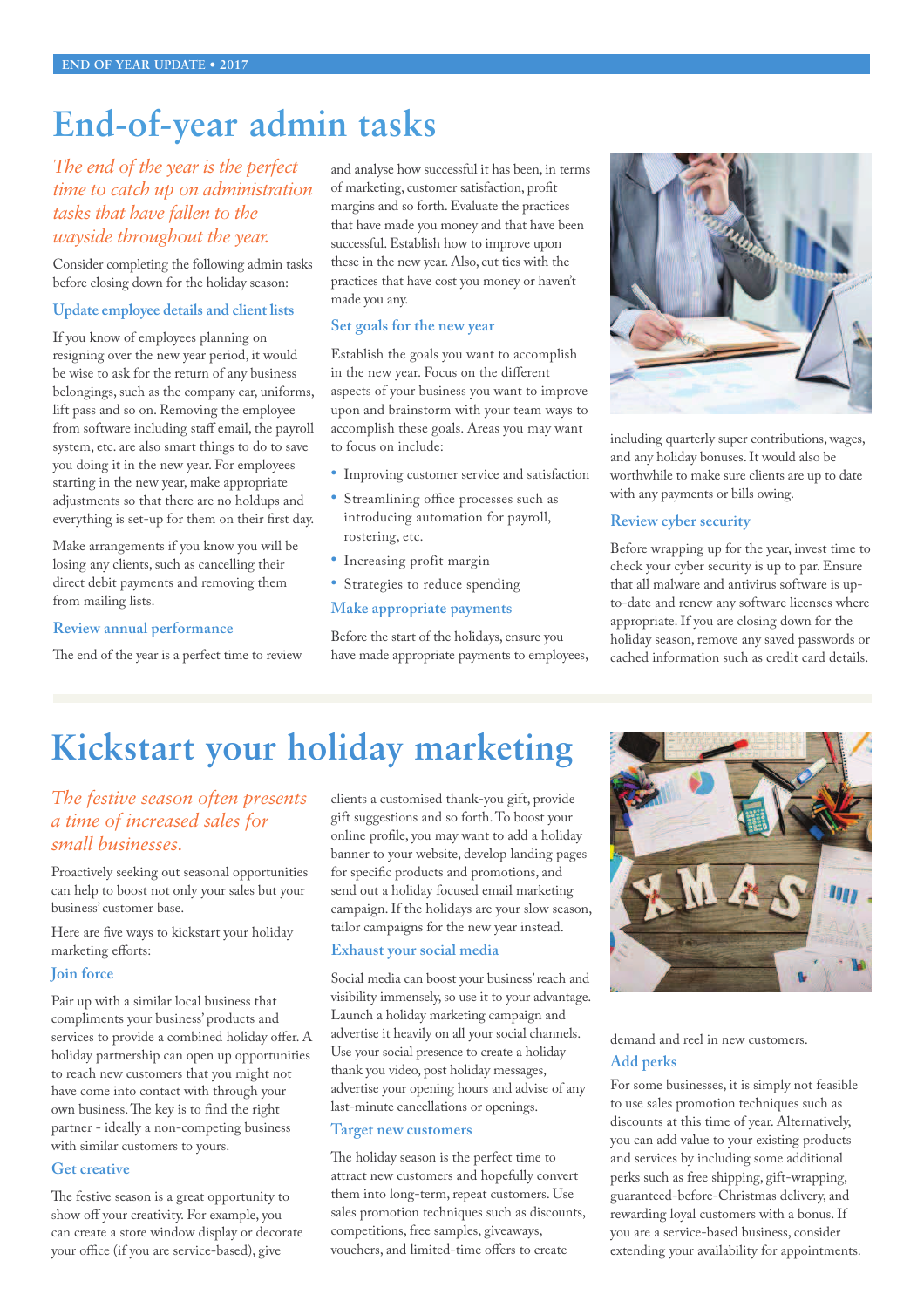### **Preparing your team for the EOY shutdown**

*The holiday season often means closing down the office for a week or two, but before doing so; carefully consider the most appropriate and harmonious way to do this.*

#### Legally, you are required to give notice to your



employees. The notice you are required to give is dependent on the industry and the award to give four weeks notice or you may be required to give less, but you should consider giving as much notice as you think your staff will need to make arrangements, particularly if they aren't entitled to paid leave for this period.

Christmas and the new year are an expensive allow for staff to prepare, the less likely they are to become disgruntled.

Consider how this will impact on your employees and work towards creating a scenario that will satisfy most, if not all, of your staff. Some employees may not have accrued enough annual leave to cover the office closing down period, meaning they will need to take unpaid leave. You may be able to offer alternatives, such as working from home or covering some of the administrative tasks that will need completion whilst being shut down.

It is always wise to notify employees formally,

whether that be through a printed memo, busy and chaotic, and by only telling very easy for them to forget. By having the shutdown plans in writing, you can also prove you have given adequate notice

Coming back to work after the EOY completed appropriate tasks before closing down. Appropriate tasks would include:

- Notifying clients of the office's closing dates and reminding them that there won't be anyone to help them for the set time frame
- Diverting calls and emails
- Wrapping up any projects such as annual reports before going on leave
- Office clean up such as cleaning out the fridge, taking out rubbish, turning off appliances, etc.

### **Deadline for 7-year sub-trust arrangements**

*The ATO has published a Practical Compliance Guideline PCG 2017/13 for those who used a 7-year sub-trust arrangement to deal with unpaid present entitlements (UPE) owed by a family trust to a related entity.* 

The guideline provides assistance on the administration of these sub-trust arrangements once the 7-year loan period expires. As many entered into these sub-trust arrangements on or before 30 June 2011, the period is close to expiry for many no later than 30 June 2018.

The sub-trust arrangement formed as an option to deal with unpaid present entitlements. A UPE is an amount of trust income which the trustee of a trust appoints, but does not pay, to a private company beneficiary.

Under this arrangement, UPE funds in the sub-trust are held for the sole benefit of the private company beneficiary if they are lent to the main trust under a 7-year interest only loan with the principal of the loan repayable at the end of the 7-year interest only loan.

The terms of the sub-trust arrangement compromised that the terms of the investment agreement must be legally binding and documented, and that the trustee had an obligation to repay the principal of the loan at the end of the loan term.

This means the trustee must repay the principal of the loan before the 7-year period expires. If the trustee fails to do so, any unpaid principal of the loan will be treated by the Commissioner as the provision of financial accommodation and therefore a Division 7A loan.

The trustee of the sub-trust would then need to enter into a 7-year complying loan agreement by the private company's lodgment day. This provides a further period for the amount to be repaid with periodic payments of both principal and interest.

If the 7-year complying loan is not put in place between the sub-trust and the private company prior to the private company's lodgment day, a deemed dividend will arise at the end of the income year in which the loan expires.

Furthermore, where the facts and circumstances indicate there has never been an intention to repay the principal of the loan at the end of the 7-year interest only loan, the Commissioner may consider that the arrangement was a sham, and/or that there was a fraud or evasion.

In these circumstances, the Commissioner may go back beyond the period of review and deem a dividend in the income year in which the provision of financial accommodation originally arose.